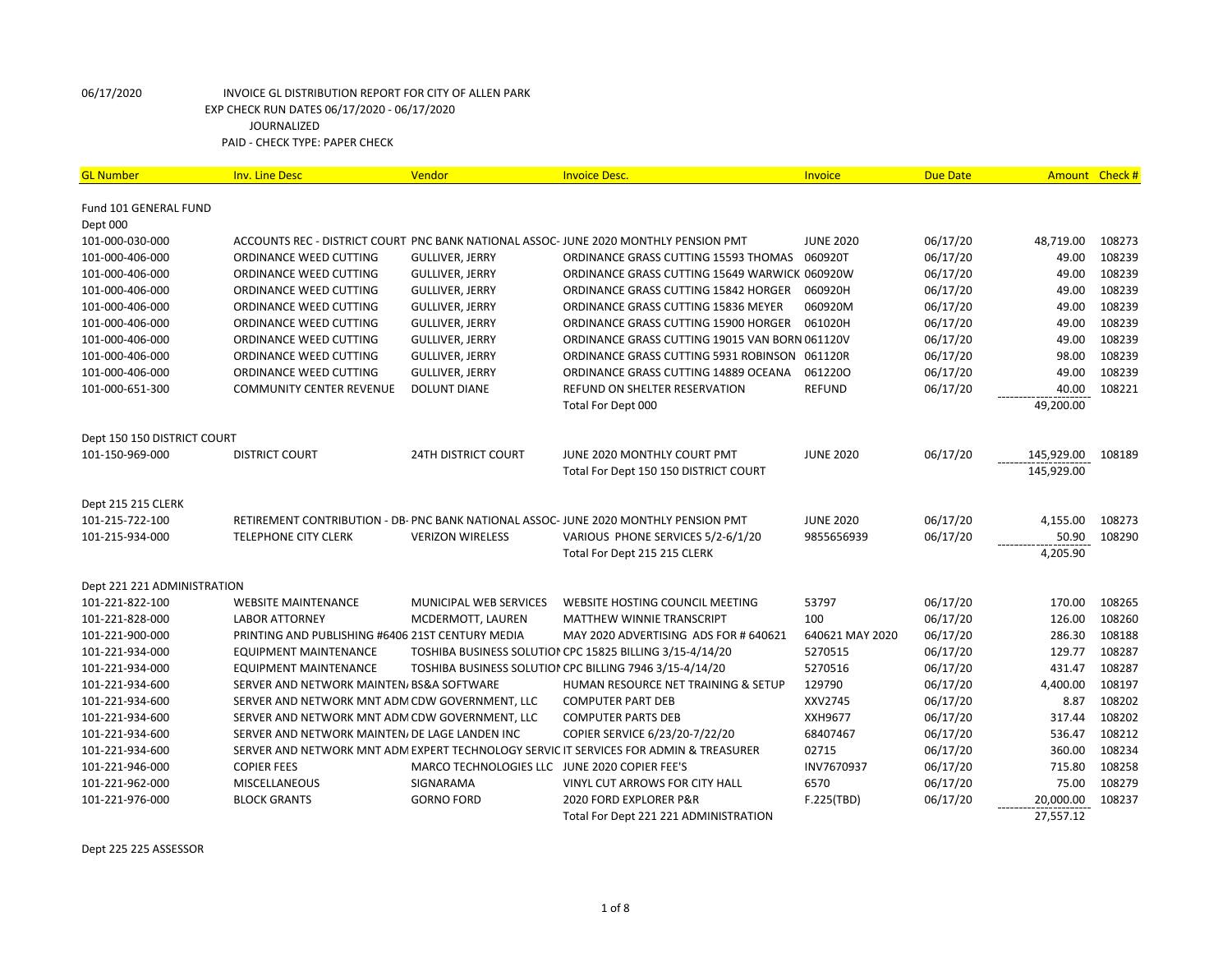| <b>GL Number</b>               | <b>Inv. Line Desc</b>                                       | Vendor                                             | <b>Invoice Desc.</b>                                                                                   | Invoice          | <b>Due Date</b> | Amount Check# |        |
|--------------------------------|-------------------------------------------------------------|----------------------------------------------------|--------------------------------------------------------------------------------------------------------|------------------|-----------------|---------------|--------|
| 101-225-963-000                | PROFESSIONAL SERVICES                                       |                                                    | CHRISTINE KUHN CONSULTIN JUNE 2020 ASSESSING SERVICES                                                  | 14               | 06/17/20        | 7,083.34      | 108253 |
|                                |                                                             |                                                    | Total For Dept 225 225 ASSESSOR                                                                        |                  |                 | 7,083.34      |        |
|                                |                                                             |                                                    |                                                                                                        |                  |                 |               |        |
| Dept 253 253 TREASURER         |                                                             |                                                    |                                                                                                        |                  |                 |               |        |
| 101-253-934-000                | <b>EQUIPMENT MAINTENANCE</b>                                | PITNEY-BOWES                                       | LEASING CHARGES 1/30/20-4/29/20                                                                        | 3310963064       | 06/17/20        | 1,035.00      | 108271 |
| 101-253-934-000                | <b>EQUIPMENT MAINTENANCE</b>                                | PITNEY-BOWES                                       | SERVICE CALL TO REPLACE POWERGUARD                                                                     | 1015325405       | 06/17/20        | 295.00        | 108272 |
| 101-253-934-500                |                                                             |                                                    | COMPUTER BREAK-FIX TREASUREF EXPERT TECHNOLOGY SERVIC IT SERVICES FOR ADMIN & TREASURER                | 02715            | 06/17/20        | 450.00        | 108234 |
|                                |                                                             |                                                    | Total For Dept 253 253 TREASURER                                                                       |                  |                 | 1,780.00      |        |
|                                |                                                             |                                                    |                                                                                                        |                  |                 |               |        |
| Dept 263 263 CITY HALL         |                                                             |                                                    |                                                                                                        |                  |                 |               |        |
| 101-263-853-000                | TELEPHONE BOB GRAHAM                                        | <b>VERIZON WIRELESS</b>                            | VARIOUS PHONE SERVICES 5/2-6/1/20                                                                      | 9855656939       | 06/17/20        | 50.94         | 108290 |
| 101-263-920-000                | UTILITIES - 15915 SOUTHFIELD- BG CONSTELLATION              |                                                    | MAY 2020 GAS SERVICES BG-302830                                                                        | 2920635          | 06/17/20        | 95.00         | 108209 |
| 101-263-920-000                | UTILITIES-15915 SOUTHFIELD                                  | <b>DTE ENERGY</b>                                  | ELECTRIC SERVICES 5/6-6/7/20                                                                           | 06172020         | 06/17/20        | 6,862.56      | 108228 |
| 101-263-931-000                | <b>BUILDING MAINTENANCE CITY HAI CINTAS CORPORATION-300</b> |                                                    | RUG SERVICES FOR CITY HALL & POLICE DEPT 6 4052486355                                                  |                  | 06/17/20        | 135.93        | 108205 |
| 101-263-931-000                | BUILDING MAINTENANCE CITY HAI CINTAS CORPORATION-300        |                                                    | RUG SERVICES FOR CITY HALL & POLICE 6/15/2 4053110970                                                  |                  | 06/17/20        | 135.93        | 108205 |
| 101-263-931-000                | <b>BUILDING MAINTENANCE</b>                                 | LOWE'S                                             | MAY 2020 PURCHASES                                                                                     | MAY 2020         | 06/17/20        | 50.12         | 108257 |
| 101-263-931-000                | <b>BUILDING MAINTENANCE</b>                                 |                                                    | RISE AND SHINE WINDOW CL INTERIOR/EXTERIOR WINDOW CLEANING FOR (221879                                 |                  | 06/17/20        | 600.00        | 108274 |
| 101-263-931-000                | <b>BUILDING MAINTENANCE</b>                                 | <b>VETERANS CLEANING</b>                           | MAY 2020 CLEANING SERVICES FOR CITY HALL 20-1005                                                       |                  | 06/17/20        | 1,960.00      | 108293 |
| 101-263-931-000                | <b>BUILDING MAINTENANCE</b>                                 | <b>VETERANS CLEANING</b>                           | MAY 2020 CLEANING SERVICES FOR DPW                                                                     | 20-2605          | 06/17/20        | 1,100.00      | 108293 |
| 101-263-962-000                | <b>MISCELLANEOUS</b>                                        | <b>SME</b>                                         | PROF SERVICES 9/23/19-10/27/19 PHASE 1&2 / 102108A                                                     |                  | 06/17/20        | 3,119.88      | 108281 |
|                                |                                                             |                                                    | Total For Dept 263 263 CITY HALL                                                                       |                  |                 | 14,110.36     |        |
| Dept 277 CABLE/IT              |                                                             |                                                    |                                                                                                        |                  |                 |               |        |
| 101-277-830-000                | <b>COMPUTER IT</b>                                          | EXPERT TECHNOLOGY SERVIC IT SERVICES FOR FIRE DEPT |                                                                                                        | 02717            | 06/17/20        | 450.00        | 108234 |
| 101-277-934-500                |                                                             |                                                    | IT SERVICES DEDICATED TUESDAY EXPERT TECHNOLOGY SERVIC DEDICATED IT TUESDAY SERVICES 5/24-6/6/20 02712 |                  | 06/17/20        | 640.00        | 108234 |
| 101-277-935-000                |                                                             |                                                    | IT SERVICES DEDICATED TUESDAY EXPERT TECHNOLOGY SERVIC DEDICATED IT TUESDAY SERVICES 5/24-6/6/20 02712 |                  | 06/17/20        | 640.00        | 108234 |
|                                |                                                             |                                                    | Total For Dept 277 CABLE/IT                                                                            |                  |                 | 1,730.00      |        |
|                                |                                                             |                                                    |                                                                                                        |                  |                 |               |        |
| Dept 305 305 POLICE DEPARTMENT |                                                             |                                                    |                                                                                                        |                  |                 |               |        |
| 101-305-722-100                |                                                             |                                                    | RETIREMENT CONTRIBUTION - DB- PNC BANK NATIONAL ASSOC- JUNE 2020 MONTHLY PENSION PMT                   | <b>JUNE 2020</b> | 06/17/20        | 92,755.00     | 108273 |
| 101-305-728-000                | <b>OFFICE SUPPLIES</b>                                      |                                                    | MESSENGER PRINTING SERVI(BUSINESS CARDS FOR OFFICER SWOPE                                              | 202000505        | 06/17/20        | 58.50         | 108262 |
| 101-305-761-000                | PRISONER BOARD                                              | WAYNE COUNTY - ACCTS. RE(4/20 PRIS HOUSING         |                                                                                                        | 303128           | 06/17/20        | 1,050.00      | 108295 |
| 101-305-805-000                | <b>VEHICLE TOWING</b>                                       | <b>CITY TOWING</b>                                 | 43 VEHICLE TOWED, 4 PERSONAL PROP 5/16-5/5/16-5/31/20                                                  |                  | 06/17/20        | 7,810.00      | 108206 |
| 101-305-853-000                | <b>TELEPHONE</b>                                            |                                                    | AMERICAN MESSAGING LLC CHAPLAIN PAGER 6/15-7/14/20                                                     | Z1319539UF       | 06/17/20        | 16.36         | 108192 |
| 101-305-934-500                | <b>COMPUTER BREAK-FIX</b>                                   | CDW GOVERNMENT, LLC                                | <b>IT EQUIPMENT</b>                                                                                    | XZM1743          | 06/17/20        | 1,328.10      | 108202 |
| 101-305-934-500                | <b>COMPUTER BREAK-FIX</b>                                   |                                                    | EXPERT TECHNOLOGY SERVIC COMPUTER SERVICES POLICE DEPT                                                 | 02718            | 06/17/20        | 180.00        | 108234 |
| 101-305-935-000                | COMPUTER SOFTWARE MAINTEN/ CERTIFIED ALARM INC              |                                                    | DOOR ACCESS CARDS POLICE DEPT                                                                          | 81094            | 06/17/20        | 183.75        | 108204 |
| 101-305-935-000                |                                                             |                                                    | COMPUTER SOFTWARE MAINTEN/SOUTHERN MICHIGAN INFOR ADM COST & DEP FISCAL YEAR 7/1/20-6/30/21 3950       |                  | 06/17/20        | 10,000.00     | 108282 |
| 101-305-935-000                | COMPUTER SOFTWARE MAINTEN/THOMSON REUTERS-WEST              |                                                    | W INFO CHARGES 5/1-5/31/20                                                                             | 842406680        | 06/17/20        | 206.17        | 108286 |
| 101-305-939-000                | <b>VEHICLE MAINTENANCE</b>                                  | CLASSIC AUTO WASH INC.                             | MAY 2020 CAR SERVICES                                                                                  | 1930             | 06/17/20        | 109.20        | 108207 |
| 101-305-939-000                | <b>VEHICLE MAINTENANCE</b>                                  | <b>VILLAGE FORD</b>                                | <b>PARTS</b>                                                                                           | 454054           | 06/17/20        | 67.36         | 108294 |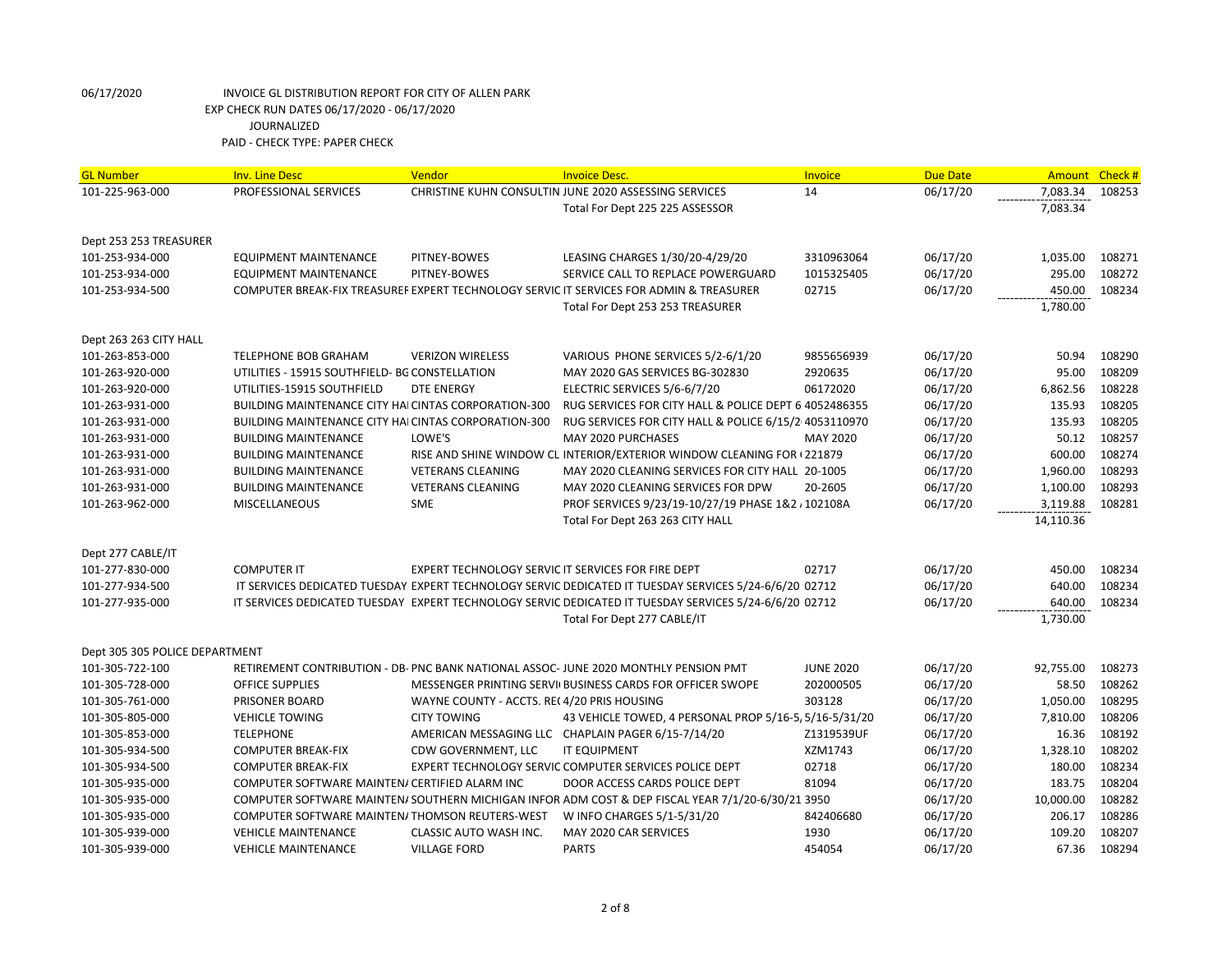| <b>GL Number</b>                          | <b>Inv. Line Desc</b>                            | <b>Vendor</b>                                   | <b>Invoice Desc.</b>                                                                 | Invoice          | <b>Due Date</b> | <b>Amount</b> | Check# |
|-------------------------------------------|--------------------------------------------------|-------------------------------------------------|--------------------------------------------------------------------------------------|------------------|-----------------|---------------|--------|
| 101-305-939-000                           | <b>VEHICLE MAINTENANCE</b>                       | <b>VILLAGE FORD</b>                             | <b>PARTS</b>                                                                         | 453988           | 06/17/20        | 23.92         | 108294 |
| 101-305-960-000                           | <b>EDUCATION &amp; TRAINING</b>                  | MEHALL, WILLIAM                                 | REIMBURSEMENT ON SUMMER 2020 TUITION REIMBURSEMENT                                   |                  | 06/17/20        | 2,741.50      | 108261 |
| 101-305-960-000                           | <b>EDUCATION &amp; TRAINING</b>                  | SODEN, JAMES                                    | REIMBURSEMENT FOR SUMMER 2020 SEMESTI REIMBURSEMENT                                  |                  | 06/17/20        | 2,886.50      | 108283 |
|                                           |                                                  |                                                 | Total For Dept 305 305 POLICE DEPARTMENT                                             |                  |                 | 119,416.36    |        |
|                                           |                                                  |                                                 |                                                                                      |                  |                 |               |        |
| Dept 340 340 FIRE DEPARTMENT              |                                                  |                                                 |                                                                                      |                  |                 |               |        |
| 101-340-722-100                           |                                                  |                                                 | RETIREMENT CONTRIBUTION - DB PNC BANK NATIONAL ASSOC-JUNE 2020 MONTHLY PENSION PMT   | <b>JUNE 2020</b> | 06/17/20        | 61,837.00     | 108273 |
| 101-340-757-500                           | <b>RESCUE SUPPLIES</b>                           |                                                 | BAKER'S GAS & WELDING SUI MAY 2020 OXYGEN CYLINDER RENTAL FIRE DEP 09227847          |                  | 06/17/20        | 106.93        | 108194 |
| 101-340-757-500                           | <b>RESCUE SUPPLIES</b>                           | <b>GLOBAL GREEN SERVICE GRP RESCUE SUPPLIES</b> |                                                                                      | 6071             | 06/17/20        | 840.00        | 108236 |
| 101-340-757-500                           | <b>RESCUE SUPPLIES</b>                           | J & B MEDICAL SUPPLY, INC. RESCUE SUPPLIES      |                                                                                      | 6371176          | 06/17/20        | 84.90         | 108248 |
| 101-340-757-500                           | <b>RESCUE SUPPLIES</b>                           | J & B MEDICAL SUPPLY, INC. RESCUE SUPPLIES      |                                                                                      | 6380023          | 06/17/20        | 186.60        | 108248 |
| 101-340-757-500                           | <b>RESCUE SUPPLIES</b>                           | J & B MEDICAL SUPPLY, INC. RESCUE SUPPLIES      |                                                                                      | 6398561          | 06/17/20        | 240.00        | 108248 |
| 101-340-757-500                           | <b>RESCUE SUPPLIES</b>                           | J & B MEDICAL SUPPLY, INC. RESCUE SUPPLIES      |                                                                                      | 6392010          | 06/17/20        | 589.92        | 108248 |
| 101-340-757-500                           | <b>RESCUE SUPPLIES</b>                           | J & B MEDICAL SUPPLY, INC. RESCUE SUPPLIES      |                                                                                      | 6395238          | 06/17/20        | 225.20        | 108248 |
| 101-340-805-000                           | AMBULANCE BILLING                                | <b>STATE OF MICHIGAN</b>                        | QUALITY ASSURANCE ASSESSMENT 4/1/20-6/3 491-378853                                   |                  | 06/17/20        | 1,567.80      | 108284 |
| 101-340-853-000                           | <b>TELEPHONE</b>                                 | <b>COMCAST</b>                                  | FIRE DEPT SERVICES 6/6-7/6/20                                                        | 8529101680173474 | 06/17/20        | 264.85        | 108208 |
| 101-340-853-000                           | TELEPHONE FD ON CALL                             | <b>VERIZON WIRELESS</b>                         | VARIOUS PHONE SERVICES 5/2-6/1/20                                                    | 9855656939       | 06/17/20        | 150.89        | 108290 |
| 101-340-920-000                           | UTILITIES- 6730 ROOSEVELT - BG-2 CONSTELLATION   |                                                 | MAY 2020 GAS SERVICES BG-218249                                                      | 2920634          | 06/17/20        | 231.76        | 108209 |
| 101-340-920-000                           | UTILITIES- 6730 ROOSEVELT- BG-2: CONSTELLATION   |                                                 | MAY 2020 GAS SERVICES BG-212667                                                      | 2920631          | 06/17/20        | 491.70        | 108209 |
| 101-340-920-000                           | UTILITIES- 6730 ROOSEVELT                        | <b>DTE ENERGY</b>                               | ELECTRIC SERVICES 5/6-6/7/20                                                         | 06172020         | 06/17/20        | 1,650.72      | 108228 |
| 101-340-934-000                           | <b>EQUIPMENT MAINTENANCE</b>                     |                                                 | LEGACY SERVICES SOLUTIONS EQUIPMENT MNT FIRE DEPT                                    | 1046             | 06/17/20        | 1,500.00      | 108254 |
| 101-340-939-000                           | <b>VEHICLE MAINTENANCE</b>                       | <b>HALT FIRE</b>                                | <b>VEHICLE MNT</b>                                                                   | 443921           | 06/17/20        | 1,286.25      | 108242 |
| 101-340-939-000                           | <b>VEHICLE MAINTENANCE</b>                       | <b>INTERSTATE BATTERY OF SE N PARTS</b>         |                                                                                      | 60006165         | 06/17/20        | 255.90        | 108247 |
|                                           |                                                  |                                                 | Total For Dept 340 340 FIRE DEPARTMENT                                               |                  |                 | 71,510.42     |        |
|                                           |                                                  |                                                 |                                                                                      |                  |                 |               |        |
| Dept 445 445 DEPARTMENT OF PUBLIC SERVICE |                                                  |                                                 |                                                                                      |                  |                 |               |        |
| 101-445-722-100                           |                                                  |                                                 | RETIREMENT CONTRIBUTION - DB- PNC BANK NATIONAL ASSOC- JUNE 2020 MONTHLY PENSION PMT | <b>JUNE 2020</b> | 06/17/20        | 21,038.00     | 108273 |
| 101-445-768-000                           | <b>UNIFORMS</b>                                  | <b>DOHRING MATTHEW</b>                          | REIMBURSEMENT FOR SAFETY BOOTS                                                       | REIMBURSEMENT    | 06/17/20        | 286.18        | 108220 |
| 101-445-853-000                           | TELEPHONE ROY SHIPMAN                            | <b>VERIZON WIRELESS</b>                         | VARIOUS PHONE SERVICES 5/2-6/1/20                                                    | 9855656939       | 06/17/20        | 53.46         | 108290 |
| 101-445-920-000                           | UTILITIES 16850 SOUTHFIELD BG-3 CONSTELLATION    |                                                 | APRIL 2020 GAS SERVICES BG-308146                                                    | 2896059          | 06/17/20        | 408.70        | 108209 |
| 101-445-920-000                           | UTILITIES- 6450 ALLEN RD                         | <b>DTE ENERGY</b>                               | ELECTRIC SERVICES 5/6-6/7/20                                                         | 06172020         | 06/17/20        | 664.84        | 108228 |
| 101-445-926-000                           | UTILITES 16430 ECORSE                            | <b>DTE ENERGY</b>                               | ELECTRIC SERVICES 5/6-6/7/20                                                         | 06172020         | 06/17/20        | 143.29        | 108228 |
| 101-445-926-000                           | STREET LIGHTING- 15501 PHILOMI DTE ENERGY        |                                                 | STREETLIGHTS 4/25-6/3/20                                                             | 06172020         | 06/17/20        | 27,823.59     | 108231 |
| 101-445-931-000                           | <b>BUILDING MAINTENANCE</b>                      | A & B LOCKSMITH                                 | <b>KEYS FOR DPS</b>                                                                  | 88412            | 06/17/20        | 15.95         | 108190 |
| 101-445-939-000                           | <b>VEHICLE MAINTENANCE</b>                       | <b>EXOTIC AUTOMATION &amp; SUPI PARTS</b>       |                                                                                      | 11029466         | 06/17/20        | 17.04         | 108233 |
| 101-445-939-000                           | <b>VEHICLE MAINTENANCE</b>                       | INTERSTATE BATTERY OF SE N PARTS                |                                                                                      | 60006165         | 06/17/20        | 251.90        | 108247 |
| 101-445-939-000                           | <b>VEHICLE MAINTENANCE</b>                       | SILVER LINING TIRE                              | TIRE DISPOSAL                                                                        | 35144040         | 06/17/20        | 190.00        | 108280 |
|                                           |                                                  |                                                 | Total For Dept 445 445 DEPARTMENT OF PUBLIC SERVICE                                  |                  |                 | 50,892.95     |        |
|                                           |                                                  |                                                 |                                                                                      |                  |                 |               |        |
| Dept 707 707 PARKS & REC                  |                                                  |                                                 |                                                                                      |                  |                 |               |        |
| 101-707-756-000                           | CONTRACTED EMPLOYEES EXPENS LITTLE HUMANS ART CO |                                                 | JUNE 2020 LEMONADE IN THE SHADE                                                      | 000029           | 06/17/20        | 250.00        | 108256 |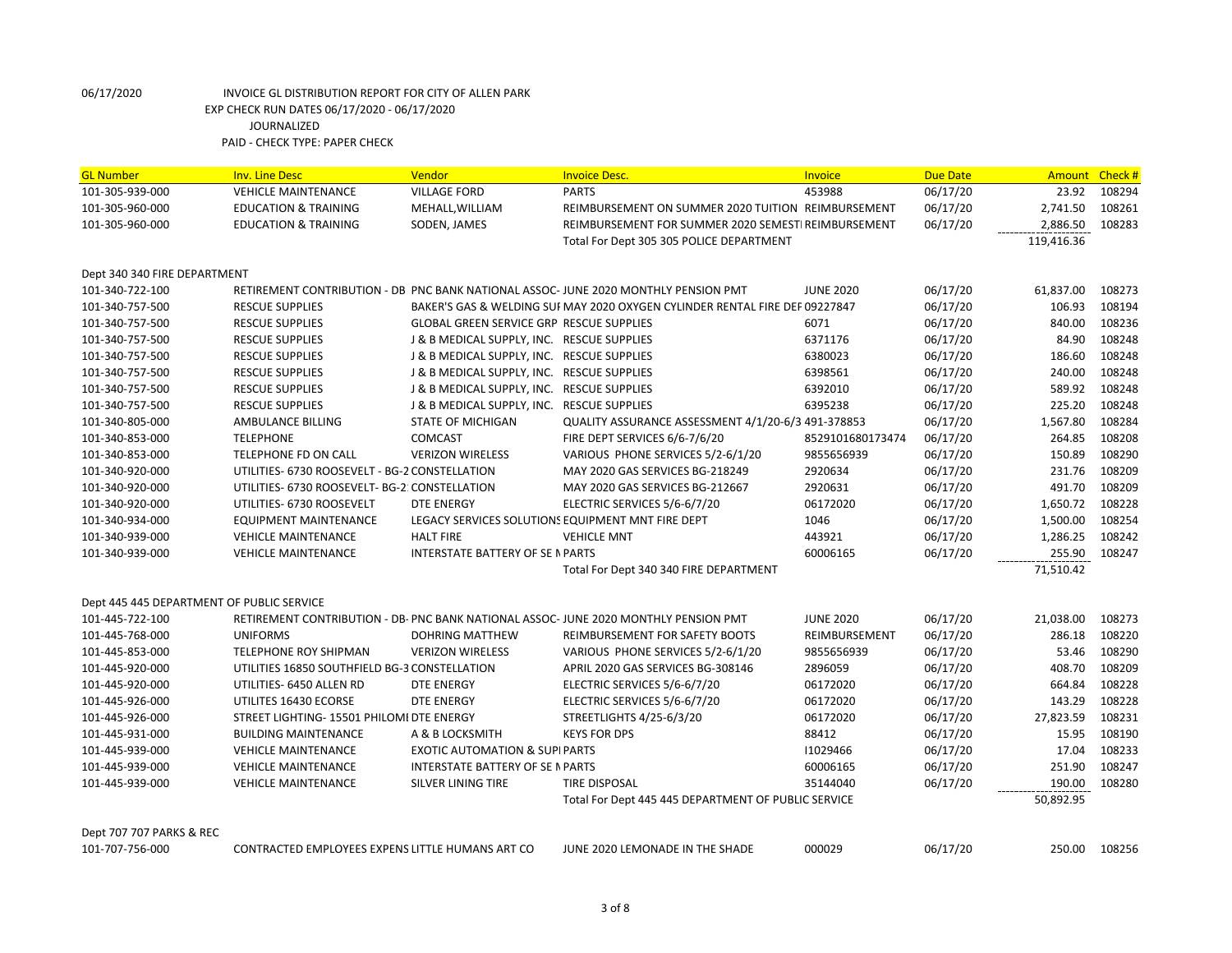| <b>GL Number</b>                       | <b>Inv. Line Desc</b>                         | Vendor                                         | <b>Invoice Desc.</b>                                                               | <b>Invoice</b>   | <b>Due Date</b> | Amount    | Check# |
|----------------------------------------|-----------------------------------------------|------------------------------------------------|------------------------------------------------------------------------------------|------------------|-----------------|-----------|--------|
| 101-707-768-000                        | <b>UNIFORMS</b>                               | <b>GRAPHICWEAR</b>                             | UNIFORMS FOR P&R                                                                   | 5149             | 06/17/20        | 467.00    | 108238 |
| 101-707-783-000                        | <b>PARK SUPPLIES</b>                          | <b>KAMPS INC</b>                               | <b>SUPPLIES FOR BRAND PARK</b>                                                     | IV355420         | 06/17/20        | 1,600.00  | 108251 |
| 101-707-783-000                        | <b>PARK SUPPLIES</b>                          | <b>KAMPS INC</b>                               | MULCH FOR CHAMPAIGN PARK                                                           | IV355419         | 06/17/20        | 1,600.00  | 108251 |
| 101-707-784-000                        | <b>PARK SERVICES</b>                          | PARKWAY SERVICE INC                            | PORTA POTTY FOR SUDMAN PARK 6/12-7/11/2 A-128900                                   |                  | 06/17/20        | 160.00    | 108268 |
| 101-707-784-000                        | <b>PARK SERVICES</b>                          | PARKWAY SERVICE INC                            | PORTA POTTY FOR MOORE PARK 6/12-7/11/20 A-128901                                   |                  | 06/17/20        | 160.00    | 108268 |
| 101-707-784-000                        | <b>PARK SERVICES</b>                          | PARKWAY SERVICE INC                            | PORTA POTTY RENTAL FOR RIEL PARK 6/12-7/1 A-128902                                 |                  | 06/17/20        | 160.00    | 108268 |
| 101-707-784-000                        | <b>PARK SERVICES</b>                          | PARKWAY SERVICE INC                            | PORTA POTTY FOR BRANDT PARK 6/12-7/11/2 A-128918                                   |                  | 06/17/20        | 160.00    | 108268 |
| 101-707-784-000                        | CRADLE PT HUMPTY DUMPTY PK VERIZON WIRELESS   |                                                | VARIOUS PHONE SERVICES 5/2-6/1/20                                                  | 9855656939       | 06/17/20        | 80.12     | 108290 |
| 101-707-816-000                        | PROF. SERV. - OTHER                           |                                                | DETROIT SYMPHONY ORCHES CONCERT IN THE PARK BAND PERFORMANCE 7 109                 |                  | 06/17/20        | 4,175.00  | 108213 |
| 101-707-816-000                        | PROF. SERV. - OTHER                           | DIAB, TOM                                      | CONCERT IN THE PARK BAND PERFOMANCE 8/:081120                                      |                  | 06/17/20        | 1,000.00  | 108218 |
| 101-707-816-000                        | PROF. SERV. - OTHER                           |                                                | TRENDSET COMMUNICATION JUNE 2020 TSUNAMI CAMERA MILLWORK-CUN 1641                  |                  | 06/17/20        | 1,400.00  | 108288 |
| 101-707-816-000                        | PROF. SERV. - OTHER                           |                                                | TRILOGY VARIETY BAND LLC CONCERT IN THE PARK BAND PERFOMANCE 7/1072820             |                  | 06/17/20        | 900.00    | 108289 |
| 101-707-920-000                        | UTILITIES-4320 LAURENCE-BG-21 CONSTELLATION   |                                                | MAY 2020 GAS SERVICES BG-218159                                                    | 2920624          | 06/17/20        | 40.19     | 108209 |
| 101-707-920-000                        | UTILITIES-6615 ROOSEVELT- BG-21 CONSTELLATION |                                                | MAY 2020 GAS SERVICES BG-218248                                                    | 2920633          | 06/17/20        | 147.46    | 108209 |
| 101-707-920-000                        | UTILITIES-7420 QUANDT                         | <b>DTE ENERGY</b>                              | ELECTRIC SERVICES 5/6-6/7/20                                                       | 06172020         | 06/17/20        | 255.77    | 108228 |
| 101-707-925-800                        | <b>SMART TRANS 1 PAT</b>                      | <b>VERIZON WIRELESS</b>                        | VARIOUS PHONE SERVICES 5/2-6/1/20                                                  | 9855656939       | 06/17/20        | 321.73    | 108290 |
| 101-707-934-000                        | <b>EQUIPMENT MAINTENANCE</b>                  | <b>GORNO FORD</b>                              | 2020 FORD EXPLORER P&R                                                             | F.225(TBD)       | 06/17/20        | 8,995.00  | 108237 |
| 101-707-934-000                        | <b>EQUIPMENT MAINTENANCE</b>                  | WEINGARTZ SUPPLY CO INC TILLER FOR PARKS & REC |                                                                                    | 20328170-00      | 06/17/20        | 755.00    | 108296 |
| 101-707-939-000                        | <b>VEHICLE MAINTENANCE</b>                    | <b>BADER &amp; SONS CO</b>                     | <b>SUPPLIES</b>                                                                    | 919249           | 06/17/20        | 463.90    | 108193 |
| 101-707-939-000                        | <b>VEHICLE MAINTENANCE</b>                    | <b>VILLAGE FORD</b>                            | <b>PARTS</b>                                                                       | 453888           | 06/17/20        | 52.38     | 108294 |
|                                        |                                               |                                                |                                                                                    |                  |                 |           |        |
| 101-707-962-000                        | <b>MISCELLANEOUS</b>                          | HAWKINS, PAT                                   | REIMBURSEMENT FOR MILEAGE 6/1/20-6/12/2 REIMBURSEMENT                              |                  | 06/17/20        | 85.60     | 108243 |
|                                        |                                               |                                                | Total For Dept 707 707 PARKS & REC                                                 |                  |                 | 23,229.15 |        |
|                                        |                                               |                                                |                                                                                    |                  |                 |           |        |
| Dept 751 751 COMMUNITY CENTER          |                                               |                                                |                                                                                    |                  |                 |           |        |
| 101-751-768-000                        | <b>UNIFORMS</b>                               | <b>GRAPHICWEAR</b>                             | UNIFORMS FOR P&R                                                                   | 5148             | 06/17/20        | 2,113.00  | 108238 |
| 101-751-816-000                        | PROF. SERV. - OTHER                           | <b>HOCKEY BOARD DOCTOR</b>                     | DASHER BOARD CLEANING                                                              | 1134             | 06/17/20        | 595.00    | 108244 |
| 101-751-920-000                        | UTILITIES-15800 WHITE STREET- B CONSTELLATION |                                                | MAY 2020 GAS SERVICES BG-212688                                                    | 2920632          | 06/17/20        | 2,066.01  | 108209 |
| 101-751-931-000                        | <b>BUILDING MAINTENANCE</b>                   |                                                | LEIGH'S GLASS COMPANY, IN REC/ICE ARENA INSTALL INSULATED GLASS                    | 05120-52         | 06/17/20        | 2,153.75  | 108255 |
| 101-751-931-000                        | <b>BUILDING MAINTENANCE</b>                   |                                                | LEIGH'S GLASS COMPANY, IN INSTALL GALSS IN ICE ARENA                               | 05120-51         | 06/17/20        | 3,113.50  | 108255 |
| 101-751-934-000                        | <b>EQUIPMENT MAINTENANCE</b>                  | CAMFIL USA INC LIVONIA                         | PARTS FOR COMM CTR                                                                 | 30164971         | 06/17/20        | 222.96    | 108200 |
|                                        |                                               |                                                | Total For Dept 751 751 COMMUNITY CENTER                                            |                  |                 | 10,264.22 |        |
|                                        |                                               |                                                |                                                                                    |                  |                 |           |        |
| Dept 803 HISTORICAL                    |                                               |                                                |                                                                                    |                  |                 |           |        |
| 101-803-801-001                        | LAWN & SNOW SERVICES                          |                                                | JOHN'S LANDSCAPING & SNO APRIL & MAY LAWN SERVICES HISTORICAL BLD(22600)           |                  | 06/17/20        | 210.00    | 108249 |
| 101-803-920-000                        | UTILITIES-15504 ENGLEWOOD- BC CONSTELLATION   |                                                | MAY 2020 GAS SERVICES BG-218253                                                    | 2920627          | 06/17/20        | 38.62     | 108209 |
| 101-803-920-000                        | UTILITIES HISTORICAL                          | <b>DTE ENERGY</b>                              | ELECTRIC SERVICES 5/6-6/7/20                                                       | 06172020         | 06/17/20        | 67.87     | 108228 |
|                                        |                                               |                                                | Total For Dept 803 HISTORICAL                                                      |                  |                 | 316.49    |        |
|                                        |                                               |                                                |                                                                                    |                  |                 |           |        |
| Dept 864 864 RETIREE/ACTIVE HEALTHCARE |                                               |                                                |                                                                                    |                  |                 |           |        |
| 101-864-722-100                        |                                               |                                                | RETIREMENT CONTRIBUTION - GF PNC BANK NATIONAL ASSOC-JUNE 2020 MONTHLY PENSION PMT | <b>JUNE 2020</b> | 06/17/20        | 9,318.00  | 108273 |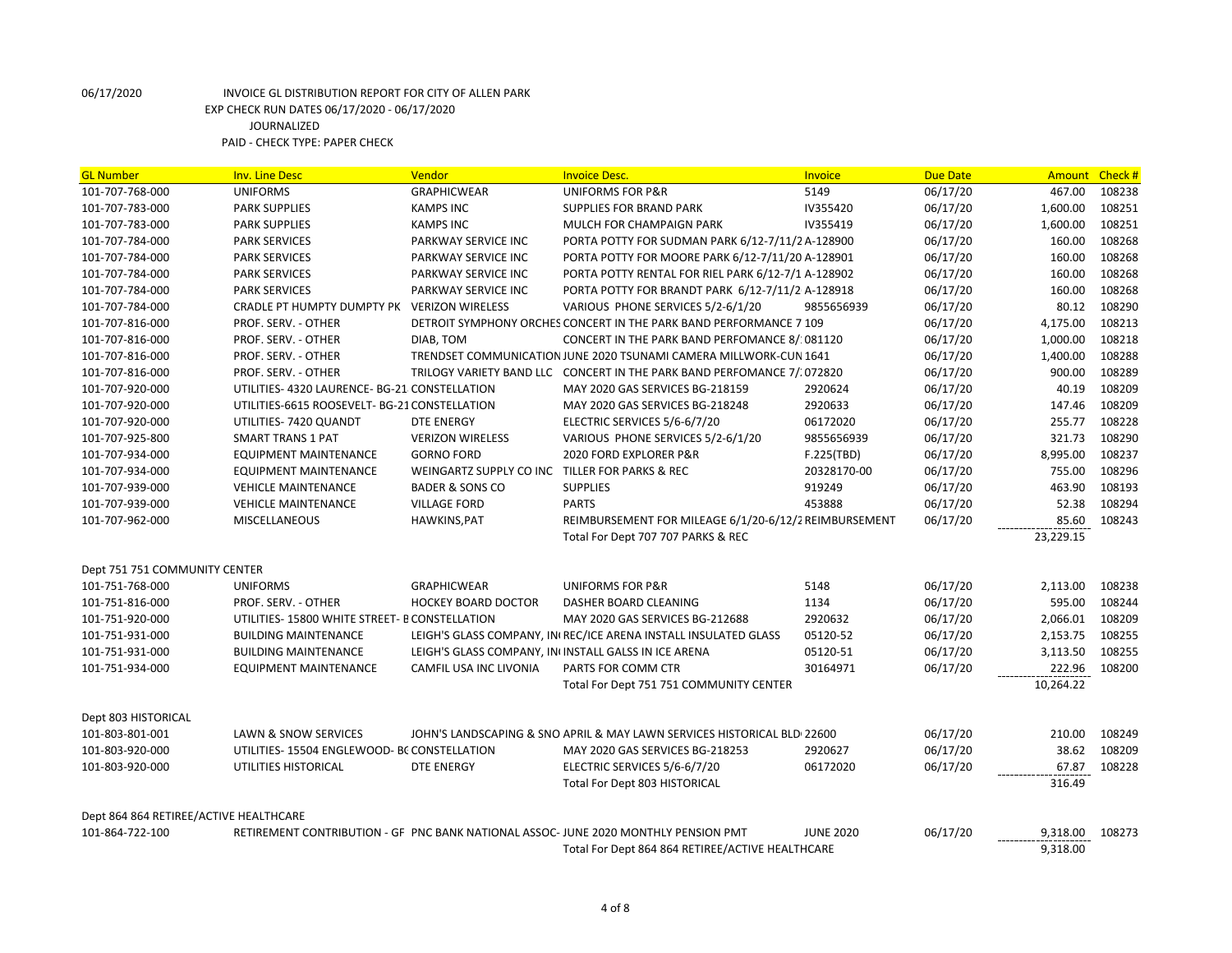| <b>GL Number</b>                   | <b>Inv. Line Desc</b>       | Vendor                                           | <b>Invoice Desc.</b>                                                                | Invoice          | <b>Due Date</b> |            | Amount Check # |
|------------------------------------|-----------------------------|--------------------------------------------------|-------------------------------------------------------------------------------------|------------------|-----------------|------------|----------------|
|                                    |                             |                                                  | Total For Fund 101 GENERAL FUND                                                     |                  |                 | 536,543.31 |                |
| Fund 202 MAJOR STREET FUND         |                             |                                                  |                                                                                     |                  |                 |            |                |
| Dept 479 PRESERVATION - STREETS    |                             |                                                  |                                                                                     |                  |                 |            |                |
| 202-479-757-000                    | <b>OPERATING SUPPLIES</b>   | CADILLAC ASPHALT LLC                             | SUPPLIES FOR DPS                                                                    | 348028           | 06/17/20        | 631.93     | 108199         |
| 202-479-820-000                    | ENGINEERING                 | <b>BUCCILLI GROUP, LLC</b>                       | INSPECTION SERV LOCAT STREETS 5/26&5/27/23959                                       |                  | 06/17/20        | 1,512.00   | 108198         |
| 202-479-820-000                    | ENGINEERING                 | <b>BUCCILLI GROUP, LLC</b>                       | INSPECTION SERVICES 6/1-6/5/20 LOCAL STREE 3972                                     |                  | 06/17/20        | 1,944.00   | 108198         |
|                                    |                             |                                                  | Total For Dept 479 PRESERVATION - STREETS                                           |                  |                 | 4,087.93   |                |
|                                    |                             |                                                  | Total For Fund 202 MAJOR STREET FUND                                                |                  |                 | 4,087.93   |                |
| Fund 203 LOCAL STREET FUND         |                             |                                                  |                                                                                     |                  |                 |            |                |
| Dept 479 PRESERVATION - STREETS    |                             |                                                  |                                                                                     |                  |                 |            |                |
| 203-479-757-000                    | <b>OPERATING SUPPLIES</b>   | CADILLAC ASPHALT LLC                             | SUPPLIES FOR DPS                                                                    | 348028           | 06/17/20        | 631.92     | 108199         |
| 203-479-801-205                    | SECTIONING - PRESERVATION   | SAVONE CEMENT, INC.                              | SECTIONING PHILOMENE/CALDWELL                                                       | 10317-552        | 06/17/20        | 61,765.20  | 108277         |
|                                    |                             |                                                  | Total For Dept 479 PRESERVATION - STREETS                                           |                  |                 | 62,397.12  |                |
|                                    |                             |                                                  | Total For Fund 203 LOCAL STREET FUND                                                |                  |                 | 62,397.12  |                |
| Fund 226 RUBBISH FUND              |                             |                                                  |                                                                                     |                  |                 |            |                |
| Dept 450 450 RUBBISH               |                             |                                                  |                                                                                     |                  |                 |            |                |
| 226-450-817-000                    | <b>WASTE DISPOSAL</b>       | ADVANCED DISPOSAL SERVIC JUNE 2020 BULK SERVICES |                                                                                     | V30001910285     | 06/17/20        | 139,635.54 | 108191         |
|                                    |                             |                                                  | Total For Dept 450 450 RUBBISH                                                      |                  |                 | 139,635.54 |                |
|                                    |                             |                                                  | Total For Fund 226 RUBBISH FUND                                                     |                  |                 | 139,635.54 |                |
| Fund 249 BUILDING FUND             |                             |                                                  |                                                                                     |                  |                 |            |                |
| Dept 371 371 BUILDING DEPARTMENT   |                             |                                                  |                                                                                     |                  |                 |            |                |
| 249-371-722-100                    |                             |                                                  | RETIREMENT CONTRIBUTION- DB I PNC BANK NATIONAL ASSOC-JUNE 2020 MONTHLY PENSION PMT | <b>JUNE 2020</b> | 06/17/20        | 5,208.00   | 108273         |
| 249-371-853-000                    | <b>TELEPHONE MATT BAKER</b> | <b>VERIZON WIRELESS</b>                          | VARIOUS PHONE SERVICES 5/2-6/1/20                                                   | 9855656939       | 06/17/20        | 230.46     | 108290         |
| 249-371-962-000                    | <b>MISCELLANEOUS</b>        | LOWE'S                                           | MAY 2020 PURCHASES                                                                  | MAY 2020         | 06/17/20        | 24.66      | 108257         |
| 249-371-963-000                    | PROFESSIONAL SVCS           |                                                  | CARLISLE/WORTMAN ASSOC MAY 2020 MONTHLY RETAINER FEE                                | 2157188          | 06/17/20        | 4,000.00   | 108201         |
| 249-371-963-000                    | PROFESSIONAL SVCS           |                                                  | CARLISLE/WORTMAN ASSOC MAY 2020 ORDINANCE INTERPRETATION ZBA 2157187                |                  | 06/17/20        | 410.00     | 108201         |
|                                    |                             |                                                  | Total For Dept 371 371 BUILDING DEPARTMENT                                          |                  |                 | 9,873.12   |                |
|                                    |                             |                                                  | Total For Fund 249 BUILDING FUND                                                    |                  |                 | 9,873.12   |                |
| Fund 250 DDA OPERATING<br>Dept 000 |                             |                                                  |                                                                                     |                  |                 |            |                |
| 250-000-826-000                    | <b>LEGAL SERVICES</b>       | MILLER & MILLER, P.C.                            | PROF SERVICES TIF PLAN 1/31-5/12/20                                                 | TIF-05312020     | 06/17/20        | 2,030.00   | 108263         |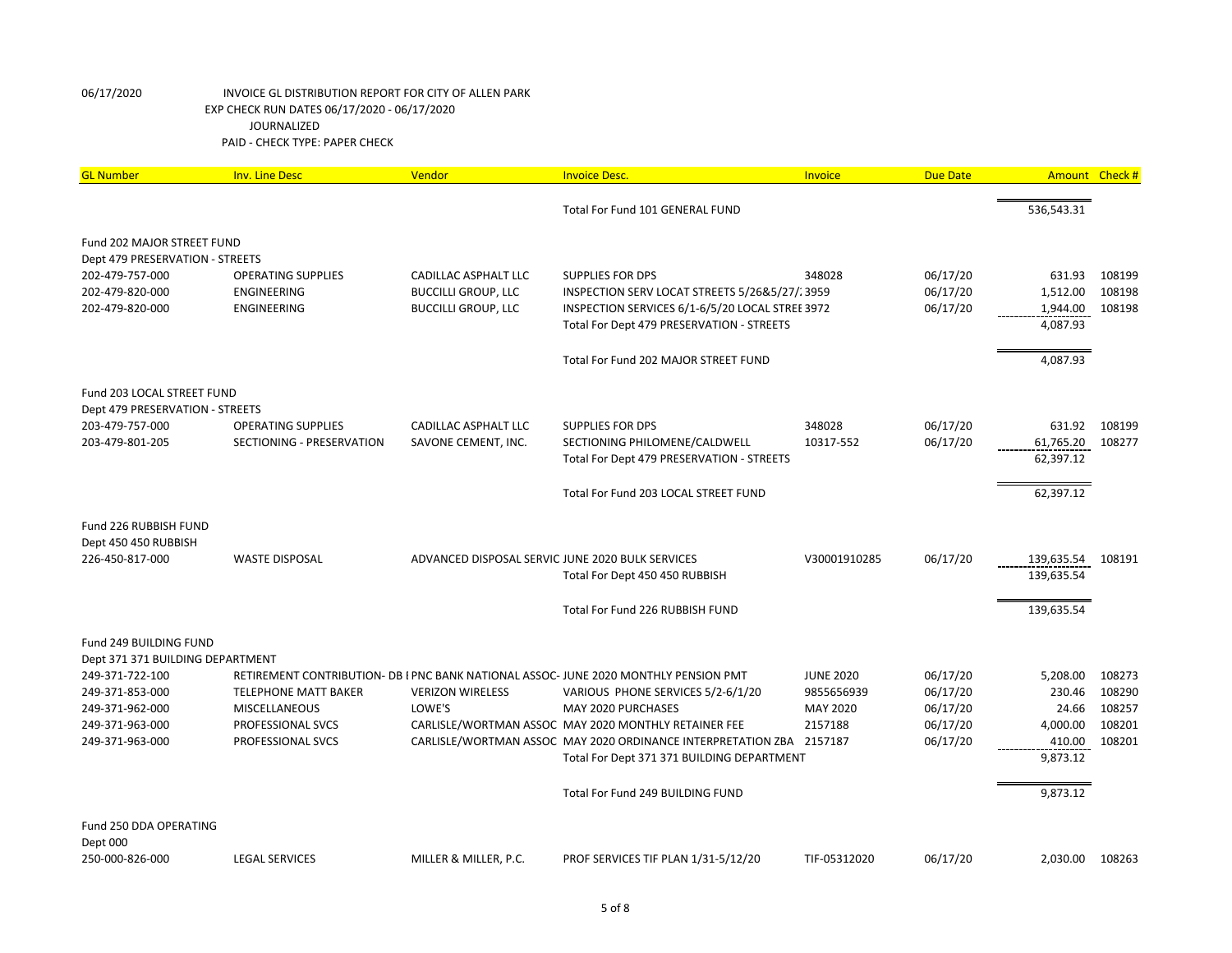| <b>GL Number</b>                   | <b>Inv. Line Desc</b>                             | Vendor                                     | <b>Invoice Desc.</b>                                    | Invoice       | <b>Due Date</b> | <b>Amount</b> | Check# |
|------------------------------------|---------------------------------------------------|--------------------------------------------|---------------------------------------------------------|---------------|-----------------|---------------|--------|
| 250-000-826-000                    | <b>LEGAL SERVICES</b>                             | MILLER & MILLER, P.C.                      | RETAINER SERVICES FEB-MAY OF 2020                       | A-05312020    | 06/17/20        | 5,000.00      | 108263 |
| 250-000-920-000                    | <b>UTILITIES</b>                                  | <b>DTE ENERGY</b>                          | PARKING LOT LIGHTS 17425 ECORSE 4/10-5/11 910007536873  |               | 06/17/20        | 28.69         | 108222 |
| 250-000-920-000                    | <b>UTILITIES</b>                                  | <b>DTE ENERGY</b>                          | ELECTRIC SERVICES 5951 N ALLEN 5/5-6/30/20 910007536998 |               | 06/17/20        | 158.64        | 108223 |
| 250-000-920-000                    | <b>UTILITIES</b>                                  | <b>DTE ENERGY</b>                          | ELEC SERVICES 6543 ALLEN RD 5/5-6/3/20                  | 910021109236  | 06/17/20        | 46.59         | 108224 |
| 250-000-920-000                    | <b>UTILITIES</b>                                  | <b>DTE ENERGY</b>                          | PARKING LOT LIGHTS 15500 BEATRICE 5/5-6/3 910005331970  |               | 06/17/20        | 158.19        | 108225 |
| 250-000-920-000                    | <b>UTILITIES</b>                                  | <b>DTE ENERGY</b>                          | PARKING LOT LIGHTS 5301 ALLEN RD 5/6-6/4/2910006782213  |               | 06/17/20        | 74.53         | 108226 |
| 250-000-920-000                    | <b>UTILITIES</b>                                  | DTE ENERGY                                 | ELEC SERV 6543 ALLEN RD 5/5-6/3/20                      | 910008199275  | 06/17/20        | 40.29         | 108227 |
| 250-000-931-000                    | <b>BUILDING MAINTENANCE</b>                       | <b>HADDIX ELECTRIC</b>                     | MATERIAL & LABOR FOR DDA STREET LIGHTINC 10061          |               | 06/17/20        | 1,935.00      | 108241 |
| 250-000-931-000                    | <b>BUILDING MAINTENANCE</b>                       | <b>HADDIX ELECTRIC</b>                     | EMER CALL: LABOR & MATERIAL ON CULVER LI(10063          |               | 06/17/20        | 175.00        | 108241 |
| 250-000-960-000                    | MARKETING/PROMOTIONS                              | HOFBAUER ENTERPRISES LLC CONCIERGE PROGRAM |                                                         | QB004-R-0009  | 06/17/20        | 400.00        | 108245 |
|                                    |                                                   |                                            | Total For Dept 000                                      |               |                 | 10,046.93     |        |
|                                    |                                                   |                                            | Total For Fund 250 DDA OPERATING                        |               |                 | 10,046.93     |        |
| Fund 271 LIBRARY<br>Dept 000       |                                                   |                                            |                                                         |               |                 |               |        |
| 271-000-757-000                    | <b>OPERATING SUPPLIES</b>                         | <b>BISHOP, MONICA</b>                      | REIMBURSEMENT OF LIBRARY GARDENS                        | REIMBURSEMENT | 06/17/20        | 503.42        | 108195 |
| 271-000-757-000                    | <b>OPERATING SUPPLIES</b>                         | BLAKNEY, DAN                               | REIMBURSEMENT FOR LIBRARY MATERIAL                      | REIMBURSEMENT | 06/17/20        | 124.66        | 108196 |
| 271-000-757-000                    | <b>OPERATING SUPPLIES</b>                         | MATHISEN, MARTINA                          | SUMMER READING VIRTUAL PROGRAM                          | 1852          | 06/17/20        | 100.00        | 108259 |
| 271-000-757-000                    | <b>OPERATING SUPPLIES</b>                         | PETTY CASH - LIBRARY                       | REIMBURSEMENT OF PETTY CASH LIBRARY                     | REIMBURSEMENT | 06/17/20        | 89.58         | 108269 |
| 271-000-757-000                    | <b>OPERATING SUPPLIES</b>                         |                                            | PHOENIX FREERUNNING LLC SUMMER READING WORKSHOP VIDEO   | 000040        | 06/17/20        | 300.00        | 108270 |
| 271-000-920-000                    | UTILITIES-8100 ALLEN RD- BG-218. CONSTELLATION    |                                            | MAY 2020 GAS SERVICES BG-218250                         | 2920629       | 06/17/20        | 82.47         | 108209 |
| 271-000-920-000                    | UTILITIES 8100 ALLEN RD                           | <b>DTE ENERGY</b>                          | ELECTRIC SERVICES 5/6-6/7/20                            | 06172020      | 06/17/20        | 808.27        | 108228 |
| 271-000-931-000                    | <b>BUILDING MAINTENANCE</b>                       | RMG OUTDOOR SERVICES                       | MAY 2020 LAWN SERVICES FOR LIBRARY                      | 35545         | 06/17/20        | 180.00        | 108276 |
|                                    |                                                   |                                            | Total For Dept 000                                      |               |                 | 2,188.40      |        |
|                                    |                                                   |                                            | Total For Fund 271 LIBRARY                              |               |                 | 2,188.40      |        |
| Fund 401 CAPITAL PROJECT FUND      |                                                   |                                            |                                                         |               |                 |               |        |
| Dept 000                           |                                                   |                                            |                                                         |               |                 |               |        |
| 401-000-987-300                    | CONST-DPS/WATER                                   | <b>SIDOCK GROUP INC</b>                    | MAY 2020 PROFESSIONAL SERVICES (DPW FACI 319622.B-2     |               | 06/17/20        | 105,930.25    | 108278 |
|                                    |                                                   |                                            | Total For Dept 000                                      |               |                 | 105,930.25    |        |
|                                    |                                                   |                                            | Total For Fund 401 CAPITAL PROJECT FUND                 |               |                 | 105,930.25    |        |
| Fund 592 WATER & SEWER<br>Dept 000 |                                                   |                                            |                                                         |               |                 |               |        |
| 592-000-275-000                    | 20-SEWER                                          | <b>CITY OF ALLEN PARK</b>                  | UB refund for account: 050-KE152-73                     | 06/08/2020    | 06/17/20        | 381.31        | 108264 |
| 592-000-461-000                    | WATER SALES 3010-USAGE 2697.4 STENCO CONSTRUCTION |                                            | <b>REFUND ON WATER PERMIT #2147</b>                     | <b>REFUND</b> | 06/17/20        | 312.52        | 108285 |
|                                    |                                                   |                                            | Total For Dept 000                                      |               |                 | 693.83        |        |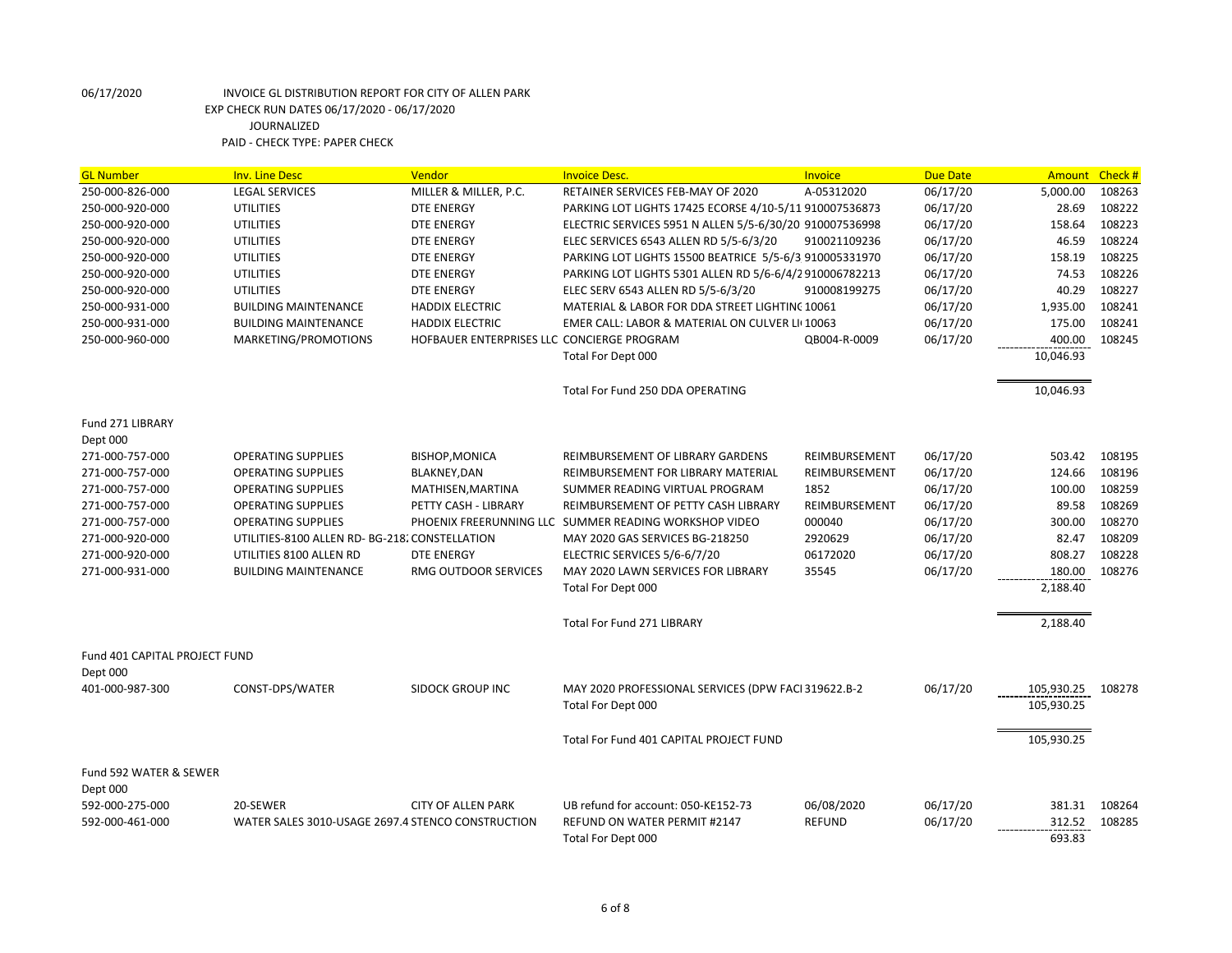| <b>GL Number</b>   | <b>Inv. Line Desc</b>                        | Vendor                                        | <b>Invoice Desc.</b>                                                              | Invoice         | <b>Due Date</b> | <b>Amount</b> | Check # |
|--------------------|----------------------------------------------|-----------------------------------------------|-----------------------------------------------------------------------------------|-----------------|-----------------|---------------|---------|
| Dept 600 WATER     |                                              |                                               |                                                                                   |                 |                 |               |         |
| 592-600-748-000    | <b>HYDRANT MAINTENANCE</b>                   | D & L GARDEN CENTER, INC. SUPPLIES DPS        |                                                                                   | 13053           | 06/17/20        | 5.48          | 108211  |
| 592-600-748-000    | <b>HYDRANT MAINTENANCE</b>                   | D & L GARDEN CENTER, INC. TOPSOIL             |                                                                                   | 12087           | 06/17/20        | 30.00         | 108211  |
| 592-600-873-000    | <b>MAIN MAINTENANCE</b>                      | D & L GARDEN CENTER, INC. TOPSOIL             |                                                                                   | 11730           | 06/17/20        | 90.00         | 108211  |
| 592-600-873-000    | <b>MAIN MAINTENANCE</b>                      | FREEPORT SUPPLY CO.                           | <b>SUPPLIES</b>                                                                   | 24796           | 06/17/20        | 653.25        | 108235  |
| 592-600-873-000    | <b>MAIN MAINTENANCE</b>                      | JOHN D. OSBORNE TRUCKING SUPPLIES WATER DEPT  |                                                                                   | 092844          | 06/17/20        | 517.81        | 108250  |
| 592-600-926-050    | <b>PURCHASED WATER</b>                       |                                               | GREAT LAKES WATER AUTHO APRIL 2020 WHOLESALE WATER USAGE                          | APRILWHOLESALE  | 06/17/20        | 176,620.55    | 108214  |
| 592-600-978-004    | <b>CROSS CONNECTION PROGRAM</b>              | HYDRO DESIGNS, INC.                           | MAY 2020 CROSS CONN INSPECTION COMMER 0057585-IN                                  |                 | 06/17/20        | 1,500.00      | 108246  |
| 592-600-978-004    | <b>CROSS CONNECTION PROGRAM</b>              | HYDRO DESIGNS, INC.                           | MAY 2020 CROSS CONN INSPECTION RESIDENT 0057347-IN                                |                 | 06/17/20        | 4,934.00      | 108246  |
|                    |                                              |                                               | Total For Dept 600 WATER                                                          |                 |                 | 184,351.09    |         |
| Dept 601 601 SEWER |                                              |                                               |                                                                                   |                 |                 |               |         |
| 592-601-704-000    | <b>COMPUTER MNT WATER</b>                    |                                               | EXPERT TECHNOLOGY SERVIC IT SERVICES FOR BASIN & WATER                            | 02716           | 06/17/20        | 405.00        | 108234  |
| 592-601-745-200    | <b>PAVEMENT REPAIRS</b>                      | SAVONE CEMENT, INC.                           | <b>WATER-UTILITY PAVEMENT REPAIR</b>                                              | 10317-551       | 06/17/20        | 4,204.40      | 108277  |
| 592-601-745-300    | STORM/CB MAINTENANCE                         | SAVONE CEMENT, INC.                           | STORM UTILITY PAVEMENT REPAIR                                                     | 10317-550       | 06/17/20        | 40,880.00     | 108277  |
| 592-601-802-100    |                                              |                                               | COMPUTER MAINTENANCE BASII EXPERT TECHNOLOGY SERVIC IT SERVICES FOR BASIN & WATER | 02716           | 06/17/20        | 180.00        | 108234  |
| 592-601-820-000    | <b>ENGINEERING</b>                           | <b>BUCCILLI GROUP, LLC</b>                    | INSPECTION SERV UTILITY REPAIRS 5/26,5/27,5 3958                                  |                 | 06/17/20        | 2,052.00      | 108198  |
| 592-601-920-000    | UTILITIES 997 ENTERPRISE                     | <b>DTE ENERGY</b>                             | ELECTRIC SERVICES 5/6-6/7/20                                                      | 06172020        | 06/17/20        | 2,765.69      | 108228  |
| 592-601-923-000    | PROFESSIONAL SERVICES                        | <b>RITTER GIS INC</b>                         | MAY 2020 AMS/GIS SUPPORT SERVICES                                                 | 2020-1322       | 06/17/20        | 2,183.20      | 108275  |
| 592-601-927-050    | SEWAGE DISPOSAL-GLWA                         | GREAT LAKES WATER AUTHO MAY 2020 SEWAGE USAGE |                                                                                   | MAYSEWAGE       | 06/17/20        | 71,200.00     | 108215  |
| 592-601-927-060    | SEWAGE DISPOSAL-WAYNE COUN DUWA              |                                               | <b>APRIL 2020 SEWAGE CHARGES</b>                                                  | APRILSEWAGE     | 06/17/20        | 50,221.62     | 108232  |
| 592-601-927-100    | DETROIT POLLUTANTS                           |                                               | GREAT LAKES WATER AUTHO APRIL 2020 POLLUTANT SURCHARGE                            | APRILPOLLUTANT  | 06/17/20        | 680.62        | 108216  |
| 592-601-927-100    | DETROIT POLLUTANTS                           |                                               | <b>GREAT LAKES WATER AUTHO MARCH 2020 POLLUTANT SURCHARGES</b>                    | MARPOLLUTANT    | 06/17/20        | 643.73        | 108217  |
| 592-601-930-000    | SEWER MAINTENANCE                            | DIX BLOCK & SUPPLY CO.                        | <b>SUPPLIES</b>                                                                   | 140607          | 06/17/20        | 556.57        | 108219  |
| 592-601-930-000    | <b>SEWER MAINTENANCE</b>                     | DIX BLOCK & SUPPLY CO.                        | <b>SUPPLIES</b>                                                                   | 139390          | 06/17/20        | 351.17        | 108219  |
| 592-601-930-000    | <b>SEWER MAINTENANCE</b>                     | LOWE'S                                        | MAY 2020 PURCHASES                                                                | MAY 2020        | 06/17/20        | 155.96        | 108257  |
| 592-601-930-000    | <b>SEWER MAINTENANCE</b>                     |                                               | WOLVERINE WATER WORKS REPLACE KPSI TRANSDUCER & REPROGRAM OP 10392                |                 | 06/17/20        | 2,020.03      | 108297  |
| 592-601-939-100    | <b>VEHICLE MAINTENANCE</b>                   | <b>INTERSTATE BATTERY OF SE N PARTS</b>       |                                                                                   | 60006165        | 06/17/20        | 153.25        | 108247  |
| 592-601-960-000    | <b>TRAINING &amp; EDUCATION</b>              |                                               | OAKLAND COUNTY TREASURI TRANSACTION FEE'S 4/20-5/20/20                            | INF0002613      | 06/17/20        | 4,976.93      | 108266  |
|                    |                                              |                                               | Total For Dept 601 601 SEWER                                                      |                 |                 | 183,630.17    |         |
| Dept 603 603 BASIN |                                              |                                               |                                                                                   |                 |                 |               |         |
| 592-603-757-000    | <b>OPERATING SUPPLIES</b>                    | LOWE'S                                        | <b>MAY 2020 PURCHASES</b>                                                         | <b>MAY 2020</b> | 06/17/20        | 58.38         | 108257  |
| 592-603-853-000    | <b>TELEPHONE BILL MINER</b>                  | <b>VERIZON WIRELESS</b>                       | VARIOUS PHONE SERVICES 5/2-6/1/20                                                 | 9855656939      | 06/17/20        | 360.11        | 108290  |
| 592-603-920-000    | UTILITIES-14500 MORAN BG-2182! CONSTELLATION |                                               | MAY 2020 GAS SERVICES BG-218252                                                   | 2920630         | 06/17/20        | 140.93        | 108209  |
| 592-603-920-000    | UTILITIES-14500 MORAN APT#2-BI CONSTELLATION |                                               | MAY 2020 GAS SERVICES BG-218251                                                   | 2920628         | 06/17/20        | 0.00          | 108209  |
| 592-603-920-000    | UTILITIES 1840 DIX RD                        | <b>DTE ENERGY</b>                             | ELECTRIC SERVICES 5/6-6/7/20                                                      | 06172020        | 06/17/20        | 5,535.66      | 108228  |
| 592-603-931-000    | <b>BUILDING MAINTENANCE</b>                  | LOWE'S                                        | MAY 2020 PURCHASES                                                                | MAY 2020        | 06/17/20        | 58.79         | 108257  |
|                    |                                              |                                               | Total For Dept 603 603 BASIN                                                      |                 |                 | 6,153.87      |         |

Dept 604 ADMINISTRATION/DEBT